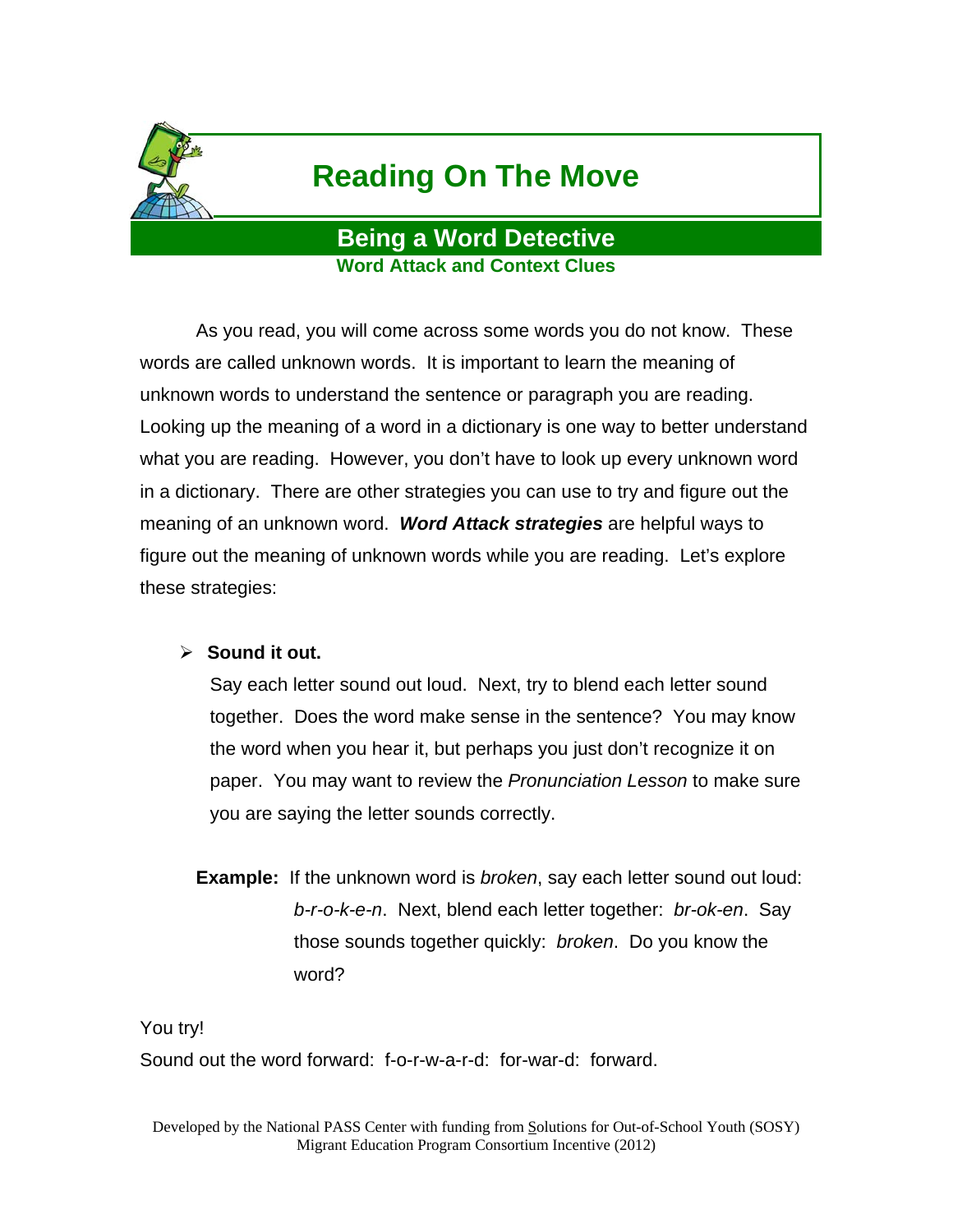### **Chunk it.**

Look in the unknown word for words or letter chunks you already know. Look for prefixes, suffixes, and root words that might give you a clue about the meaning of the word. You may want to review the *Prefix, Suffix, and Root Words Lesson*. You can use your fingers to chunk the unknown word.

### **Example:**

*Unforgettable:* 



By breaking this word into prefix, root word, and suffix, we can see that unforgettable means not able to forget.

You try! Break the word below into prefix, root word, and suffix to understand the meaning.

### **dishonestly**

|                                  | What does it mean? ______________ |  |
|----------------------------------|-----------------------------------|--|
| <b>2.</b> What is the root word? |                                   |  |
| 3. What is the suffix?           | What does it mean?                |  |
|                                  |                                   |  |

Developed by the National PASS Center with funding from Solutions for Out-of-School Youth (SOSY) Migrant Education Program Consortium Incentive (2012)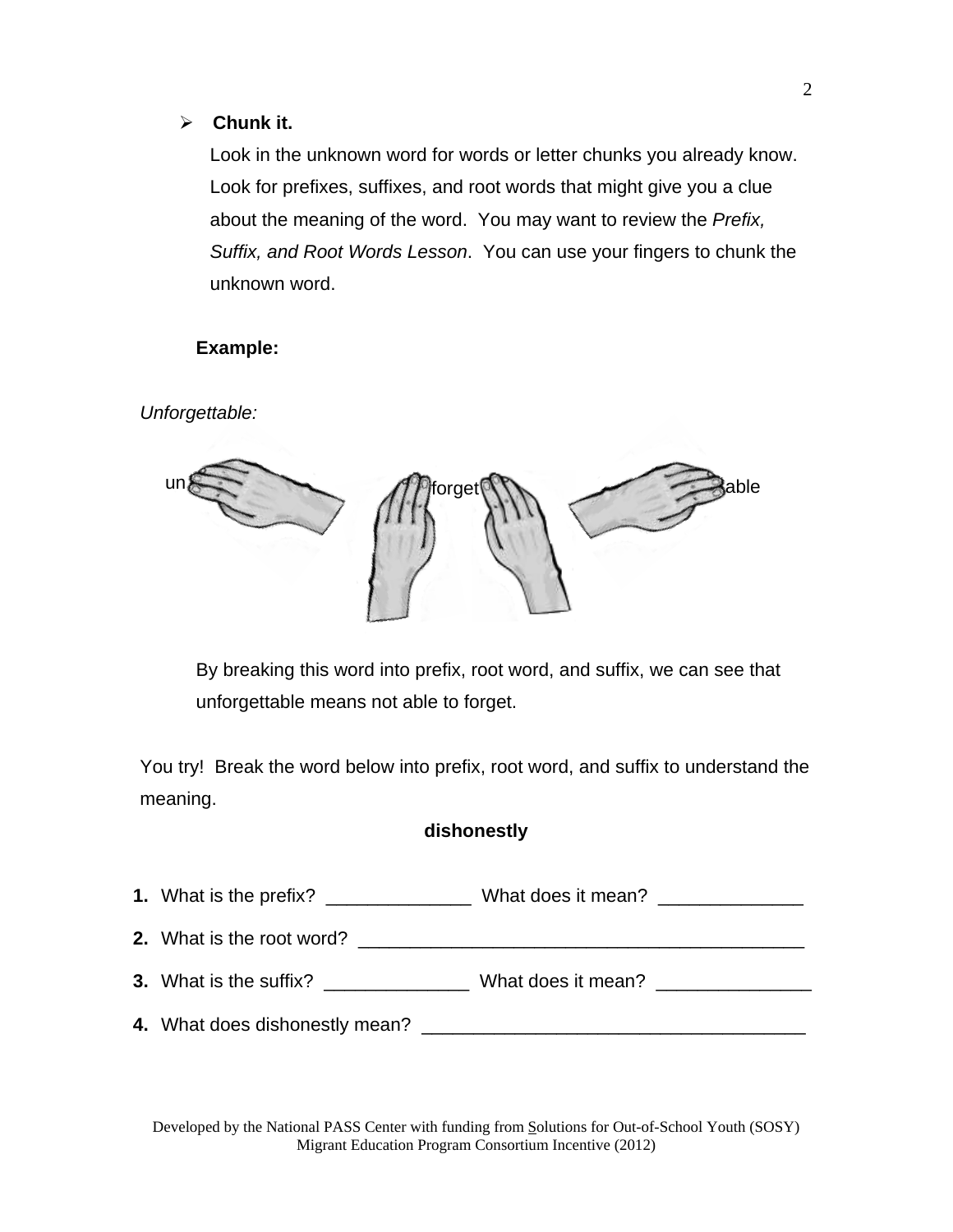#### **Reread.**

Read the sentence many times. What word would make sense in place of the unknown word?

#### **Make connections.**

Does the unknown word look like another word you know? Try putting the known word in place of the unknown word in the sentence. Does the sentence make sense?

#### **Use what you know.**

What do you already know about the subject of the passage you are reading? Do you know another word that has to do with the subject that might make sense in the sentence?

#### **Use picture clues.**

Are there people, objects, or actions in the pictures that give you a clue about what word might make sense in the sentence?

#### **Skip it.**

Skip over the unknown word and see if you can still understand the sentence.

Use these *Word Attack strategies* to figure out the meaning of each underlined word in the passage on the next page. Answer the questions that follow.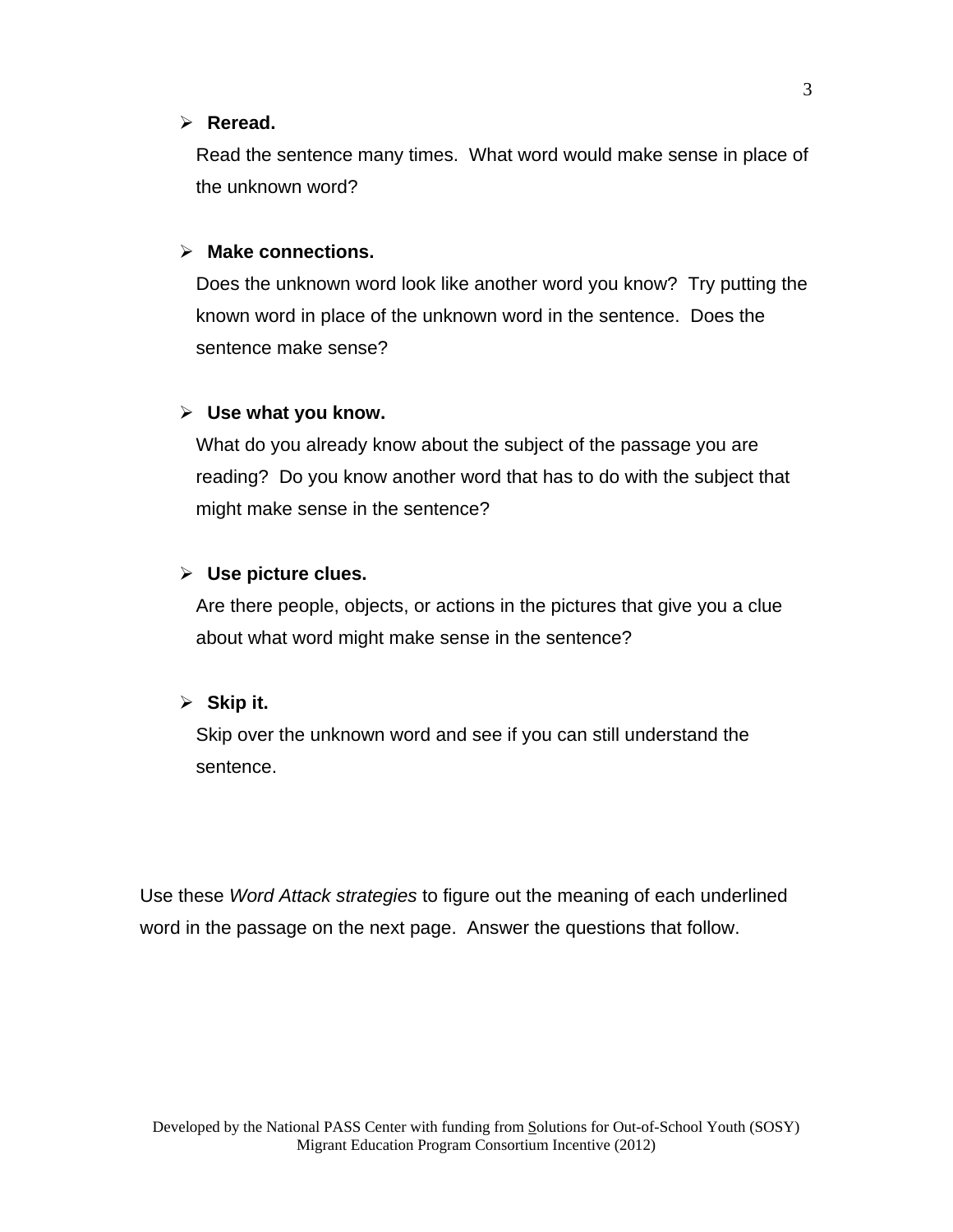

*A black rhinoceros is known to charge anyone or anything that it feels is a threat. Black rhinos use the two horns that protrude from the middle of their foreheads as protection during fights. Their horns are made out of something that is much like human fingernails and are so sharp they can be lethal in a fight. The only real threat to a black rhino is human* 

*poachers. The poachers have illegally hunted the black rhino for many years. The number of black rhinos left in the world is so low that they were put on the endangered species list.* 

**5.** What does the word protrude mean? \_\_\_\_\_\_\_\_\_\_\_\_\_\_\_\_\_\_\_\_\_\_\_\_\_\_\_\_\_

What strategy did you use to figure out the meaning of this word?

**6.** What does lethal mean? **Example 20** and the state of the state of the state of the state of the state of the state of the state of the state of the state of the state of the state of the state of the state of the stat

\_\_\_\_\_\_\_\_\_\_\_\_\_\_\_\_\_\_\_\_\_\_\_\_\_\_\_\_\_\_\_\_\_\_\_\_\_\_\_\_\_\_\_\_\_\_\_\_\_\_\_\_\_\_\_\_\_\_\_

\_\_\_\_\_\_\_\_\_\_\_\_\_\_\_\_\_\_\_\_\_\_\_\_\_\_\_\_\_\_\_\_\_\_\_\_\_\_\_\_\_\_\_\_\_\_\_\_\_\_\_\_\_\_\_\_\_\_\_

\_\_\_\_\_\_\_\_\_\_\_\_\_\_\_\_\_\_\_\_\_\_\_\_\_\_\_\_\_\_\_\_\_\_\_\_\_\_\_\_\_\_\_\_\_\_\_\_\_\_\_\_\_\_\_\_\_\_\_

\_\_\_\_\_\_\_\_\_\_\_\_\_\_\_\_\_\_\_\_\_\_\_\_\_\_\_\_\_\_\_\_\_\_\_\_\_\_\_\_\_\_\_\_\_\_\_\_\_\_\_\_\_\_\_\_\_\_\_

What strategy did you use to figure out the meaning of this word?

**7.** What are poachers? \_\_\_\_\_\_\_\_\_\_\_\_\_\_\_\_\_\_\_\_\_\_\_\_\_\_\_\_\_\_\_\_\_\_\_\_\_\_\_\_\_\_

What strategy did you use to figure out the meaning of this word?

**8.** What are endangered species? \_\_\_\_\_\_\_\_\_\_\_\_\_\_\_\_\_\_\_\_\_\_\_\_\_\_\_\_\_\_\_\_\_

What strategy did you use to figure out the meaning of this phrase?

Developed by the National PASS Center with funding from Solutions for Out-of-School Youth (SOSY) Migrant Education Program Consortium Incentive (2012)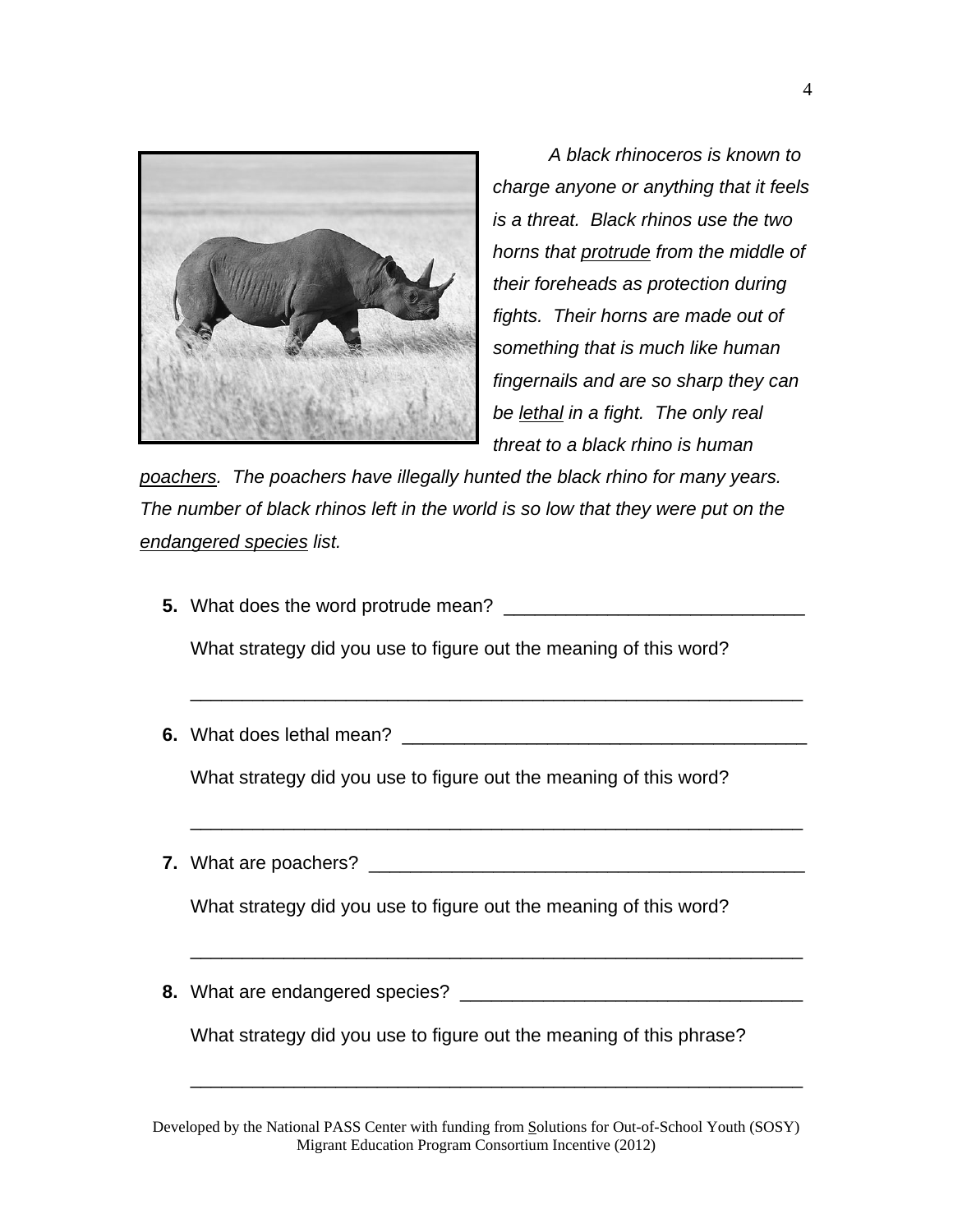Along with *Word Attack strategies*, using **C***ontext Clues* is also helpful in figuring out the meaning of an unknown word. Context Clues are clues in the rest of the sentence or paragraph that might tell you the meaning of the unknown word.

Let's explore the different types of context clues:

 *Synonyms* are words that have the same meaning. For example, *complete* and *finish* are synonyms because they mean the same thing. One great way to find synonyms is in a *thesaurus*. A thesaurus is a lot like a dictionary. Words are listed in alphabetical order; however, a thesaurus lists synonyms instead of definitions.

# **Example:** *David felt lackadaisical. He wondered how he had become so lazy.*

You can find out the meaning of *lackadaisical* by using clues in the next sentence. *Lackadaisical* and *lazy* are synonyms.

 *Antonyms* are words that have the opposite meanings. For example, *start* and *finish* are antonyms.

**Example:** *Pedro thought his paycheck would be small, but it ended up being enormous.*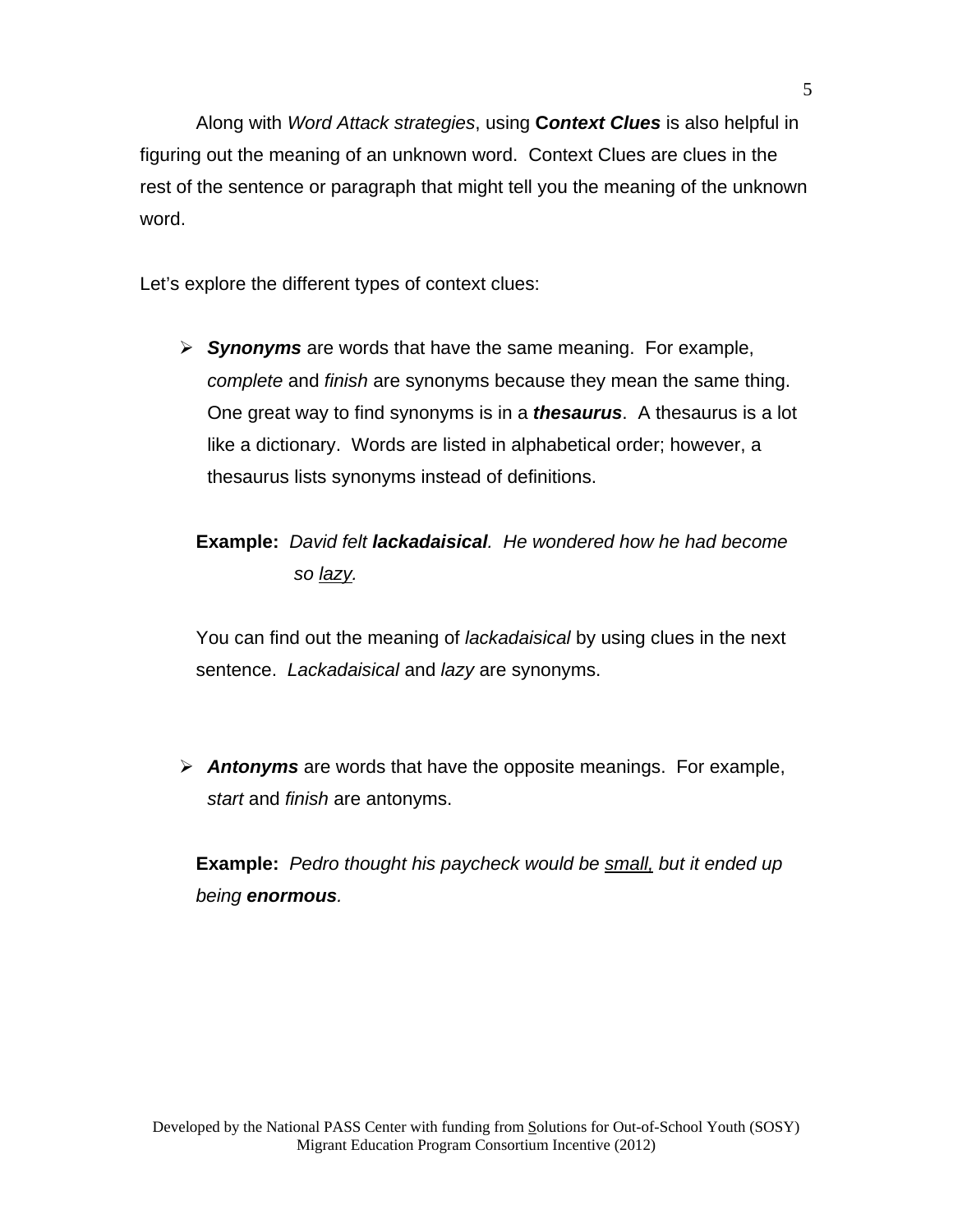Try identifying some synonyms and antonyms. Write an "S" if you believe the words are synonyms and an "A" if you believe the words are antonyms. The first one is done for you.

- **\_\_\_\_ 9.** drink, beverage **S**
- **\_\_\_\_ 10.** up, down
- **\_\_\_\_ 11.** sunny, bright
- **\_\_\_\_ 12.** shut, closed
- **\_\_\_\_ 13.** smile, frown

Now, try identifying some synonyms and antonyms in sentences. Write an "S" if you believe the underlined words are synonyms and an "A" if you believe the words are antonyms. The first one is done for you.

- **\_\_\_\_ 14.** I wore my raincoat today because I thought it was supposed to be rainy, but it turned out to be very sunny. **A**
- **\_\_\_\_ 15.** Sarah had a huge grin on her face. Her smile was one of the first things Don noticed about her. He felt so lucky to be marrying her.
- **\_\_\_\_ 16.** Fred knew he broke his arm when he fell off the tractor. The doctor confirmed the fracture and informed him that a cast would be needed for six weeks.
- **17.** I thought my brother was going to repair my broken door handle.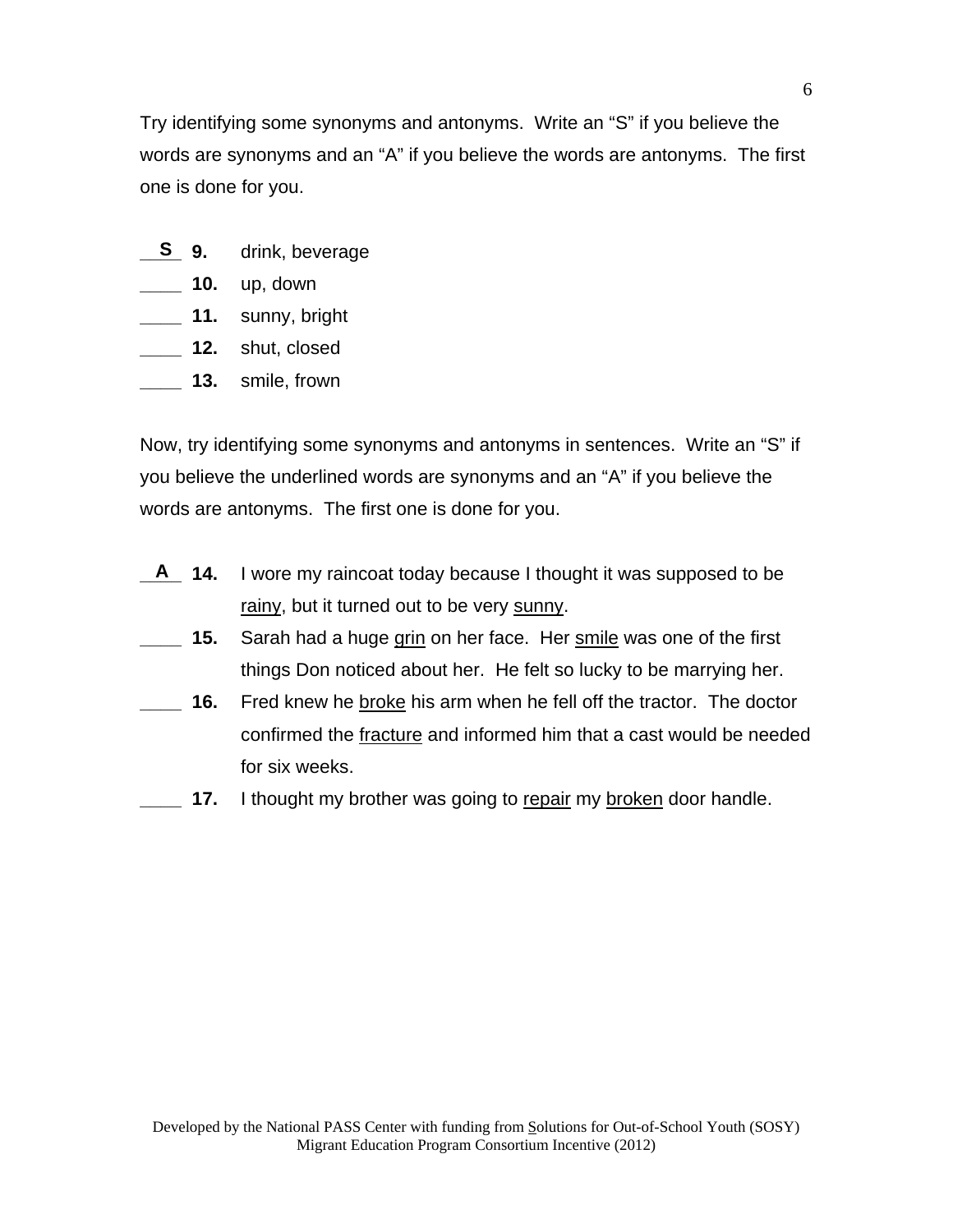Sometimes the unknown word is **explained** right in the sentence or paragraph.

**Example:** *People who are affected by narcolepsy are not allowed to drive. The disease is very serious and the risk of falling asleep while driving is much too dangerous.* 

The first sentence doesn't tell us much about the meaning of the word *narcolepsy.* But we can gather more information from the following sentences. The two clues, *disease* and *falling asleep*, tell us that narcolepsy is a disease that involves falling asleep…even while driving!

*Specific examples* are wonderful context clues.

## **Example:** *In this class we will be studying celestial bodies, such as the sun, moon, and stars.*

We can gather from the examples given, that celestial bodies (like the sun, moon, and stars) are natural objects found in outer space.

 Often times the **definition** of an unknown word is given right in the sentence or paragraph.

# **Example:** *Bovinophobia, or the fear of cows, affects less than 2% of the population.*

The definition of bovinophobia is in the sentence. It is usually between two commas, so if you took the definition out it would still be a complete sentence: *Bovinophobia affects less than 2% of the population.*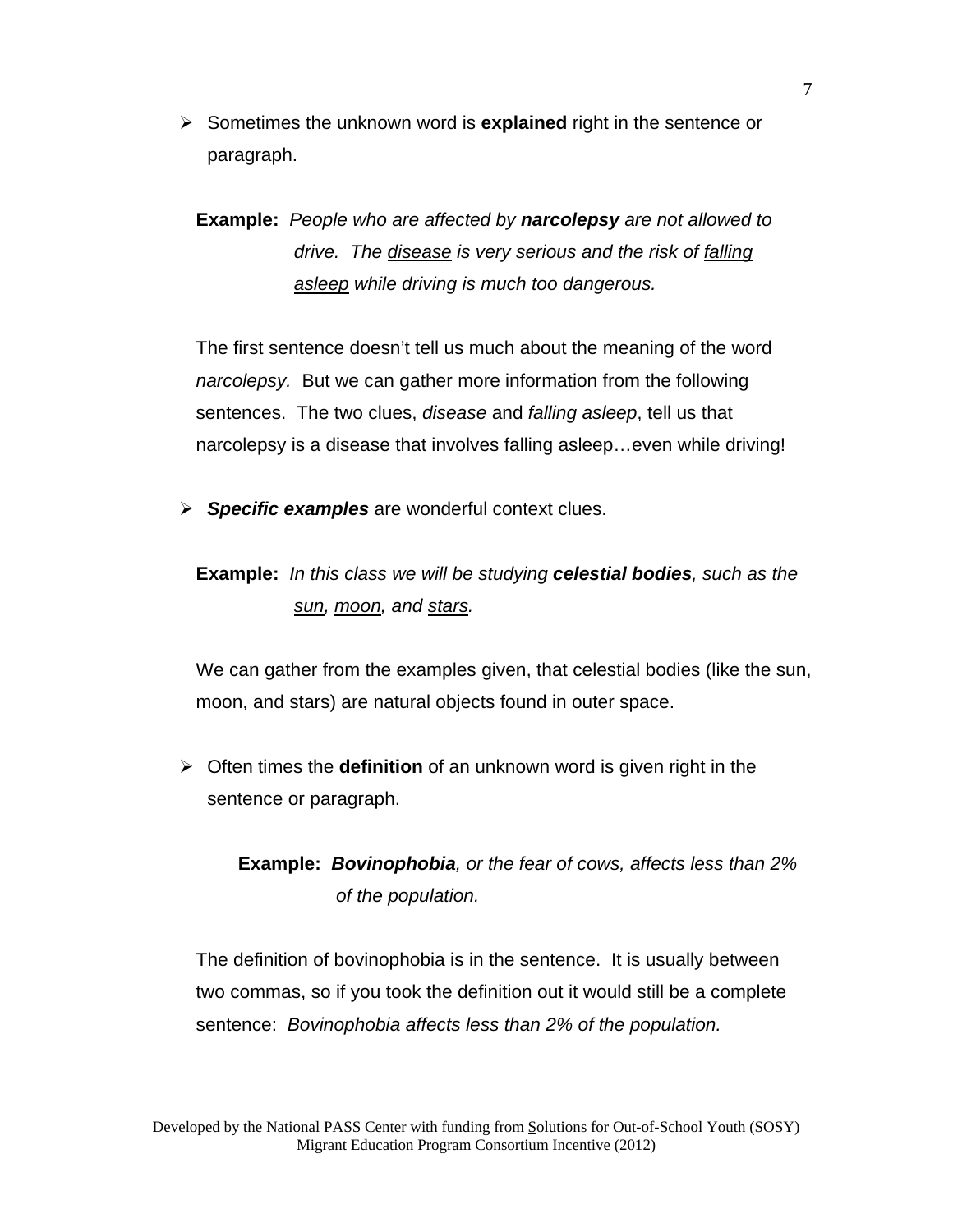Look at the underlined word in each sentence. Use the context clues to decide whether the word used explanation, specific examples, or a definition. Circle the correct answer.

- **18.** I like to go spelunking. Exploring deep, dark caves has been a hobby of mine for almost ten years.
	- **a.** explanation
	- **b.** specific example
	- **c.** definition
- **19.** The woman who drew my blood at the hospital, the phlebotomist, was very gentle.
	- **a.** explanation
	- **b.** specific example
	- **c.** definition
- **20.** There are many marine invertebrates in our aquarium. You will see clams, lobsters, starfish, and even jellyfish.
	- **d.** explanation
	- **e.** specific example
	- **f.** definition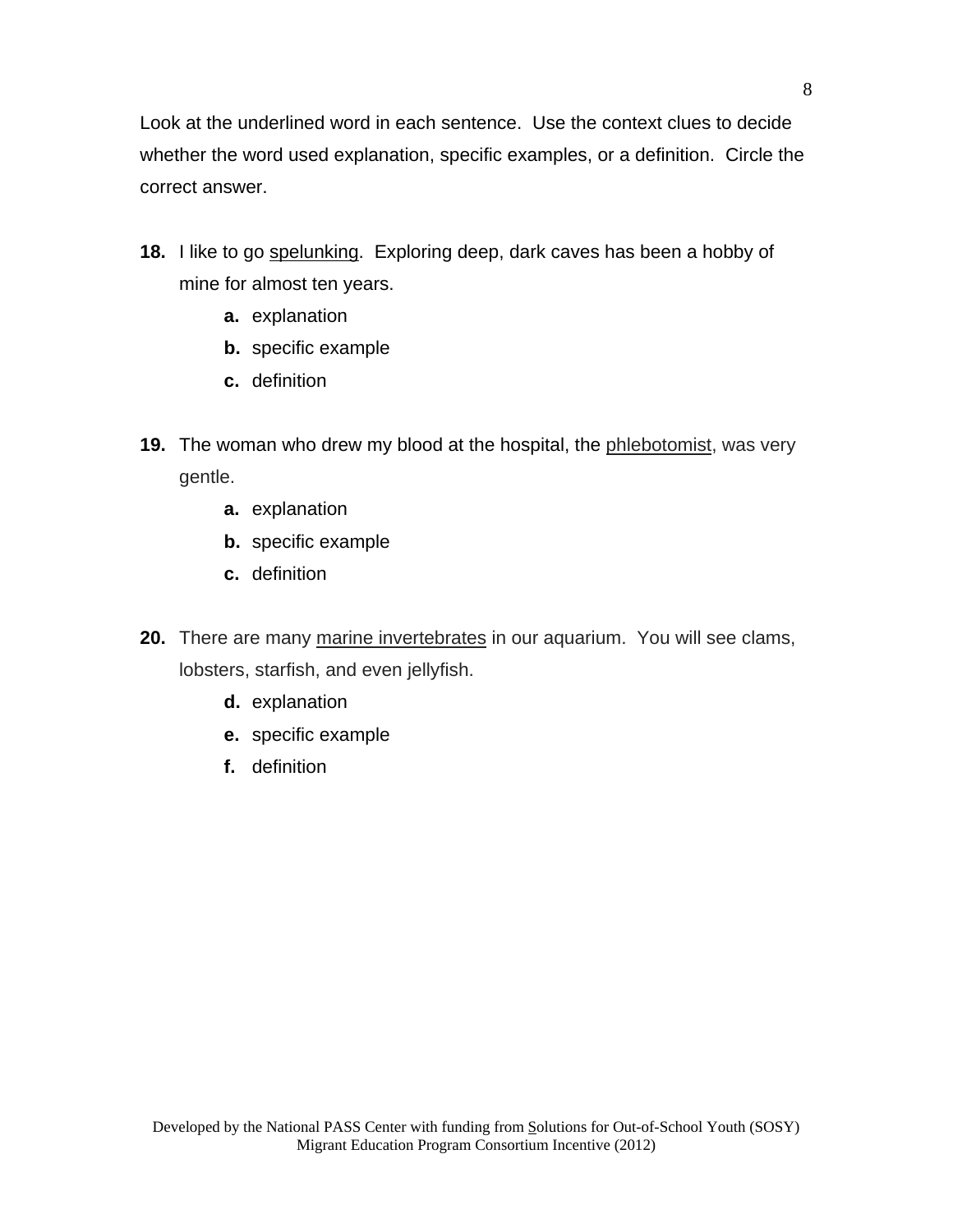- $\triangleright$  Sometimes you can gather information from the rest of the sentence or paragraph that will help you understand the meaning of an unknown word. This is called *inferring*.
	- **Example:** *Migrant workers are transient. They move a lot from place to place depending on the season. They may live in Florida for a while picking oranges and then move to New York and harvest potatoes. Some migrants travel the same routes year after year, following the crops as they are ready to be harvested.*

What clues in this paragraph tell us what the word *transient* means? We find out that **a)** migrants move a lot from place to place, **b)** migrants may live in Florida then move to New York, and **c)** some migrants travel the same routes year after year. From these clues we can *infer* that *transient* means to move from place to place.

Try inferring on your own! Read the example and answer the questions on the next page.

> *Pesticides are sprayed on crops by farmers to kill bugs. Bugs can damage plants and even ruin entire crops. Farmworkers must be careful not to touch or breathe pesticides and other chemicals found around the farm because they can become very sick.*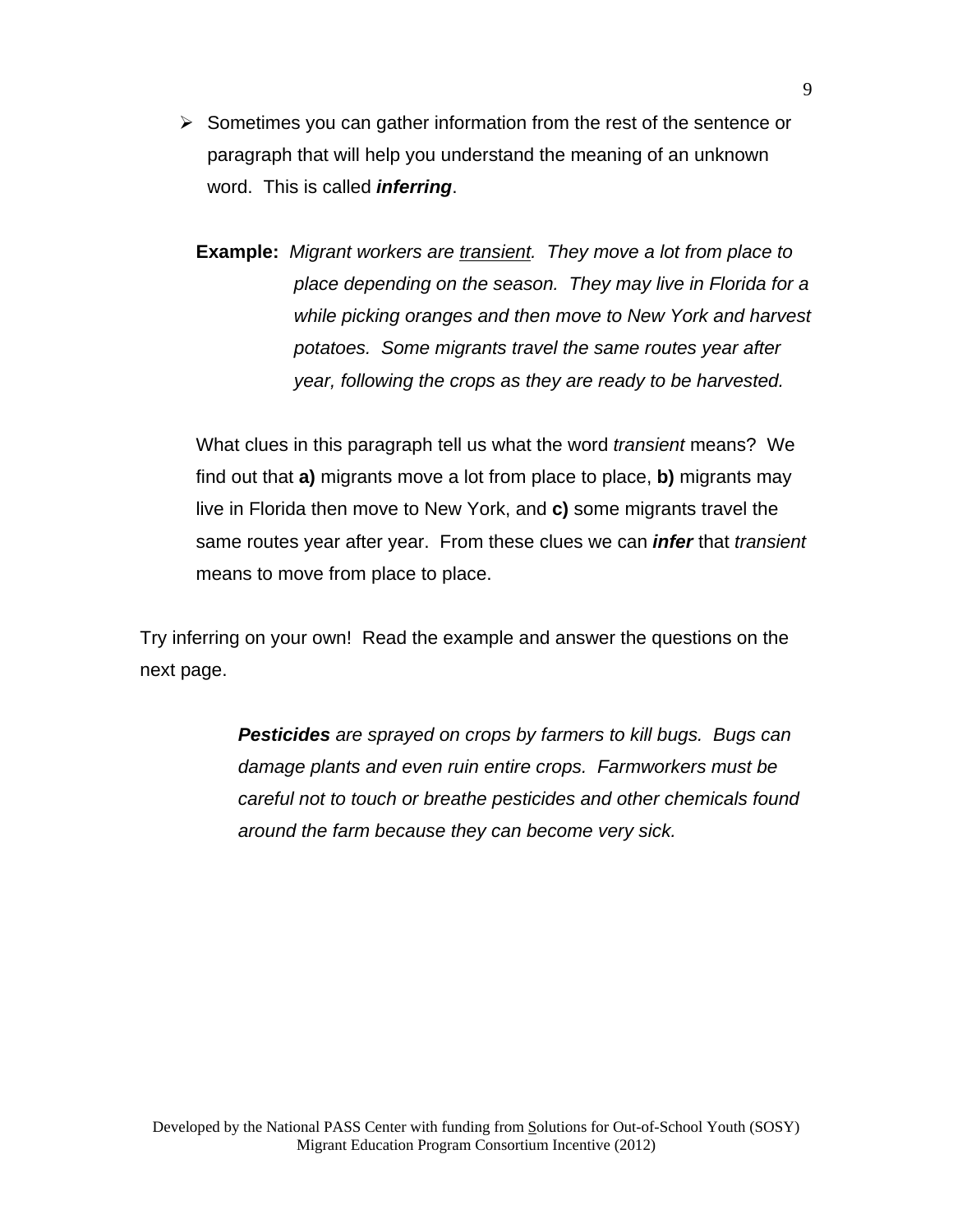- **21.** What does the word *pesticide* mean?
- **22.** What context clues in the sentences helped you understand the meaning of the word?

\_\_\_\_\_\_\_\_\_\_\_\_\_\_\_\_\_\_\_\_\_\_\_\_\_\_\_\_\_\_\_\_\_\_\_\_\_\_\_\_\_\_\_\_\_\_\_\_\_\_\_\_\_\_\_\_\_\_\_\_

\_\_\_\_\_\_\_\_\_\_\_\_\_\_\_\_\_\_\_\_\_\_\_\_\_\_\_\_\_\_\_\_\_\_\_\_\_\_\_\_\_\_\_\_\_\_\_\_\_\_\_\_\_\_\_\_\_\_\_\_

\_\_\_\_\_\_\_\_\_\_\_\_\_\_\_\_\_\_\_\_\_\_\_\_\_\_\_\_\_\_\_\_\_\_\_\_\_\_\_\_\_\_\_\_\_\_\_\_\_\_\_\_\_\_\_\_\_\_\_\_

\_\_\_\_\_\_\_\_\_\_\_\_\_\_\_\_\_\_\_\_\_\_\_\_\_\_\_\_\_\_\_\_\_\_\_\_\_\_\_\_\_\_\_\_\_\_\_\_\_\_\_\_\_\_\_\_\_\_

Read the passage below. Use the Context Clue strategies you have learned in this lesson to explain the meaning of each bolded word. Answer the questions on the next page.

> *Nicotine is a chemical found in the leaves of the tobacco plant. Tobacco is used to make cigarettes. Nicotine and other chemicals in tobacco smoke may damage a person's internal organs, such as his or her lungs, heart, and liver. To work efficiently, the lungs must be free of fluid so that they can take air in and force air out. And they must be clean. The cleaner the lungs, the better they work. Cigarette smoke dirties the lungs and leaves thick fluid called tar. The more tar in the lungs, the less the lungs work making it hard for a person to breathe. Because nicotine is very addictive, it makes it very hard to stop smoking.*



Developed by the National PASS Center with funding from Solutions for Out-of-School Youth (SOSY) Migrant Education Program Consortium Incentive (2012)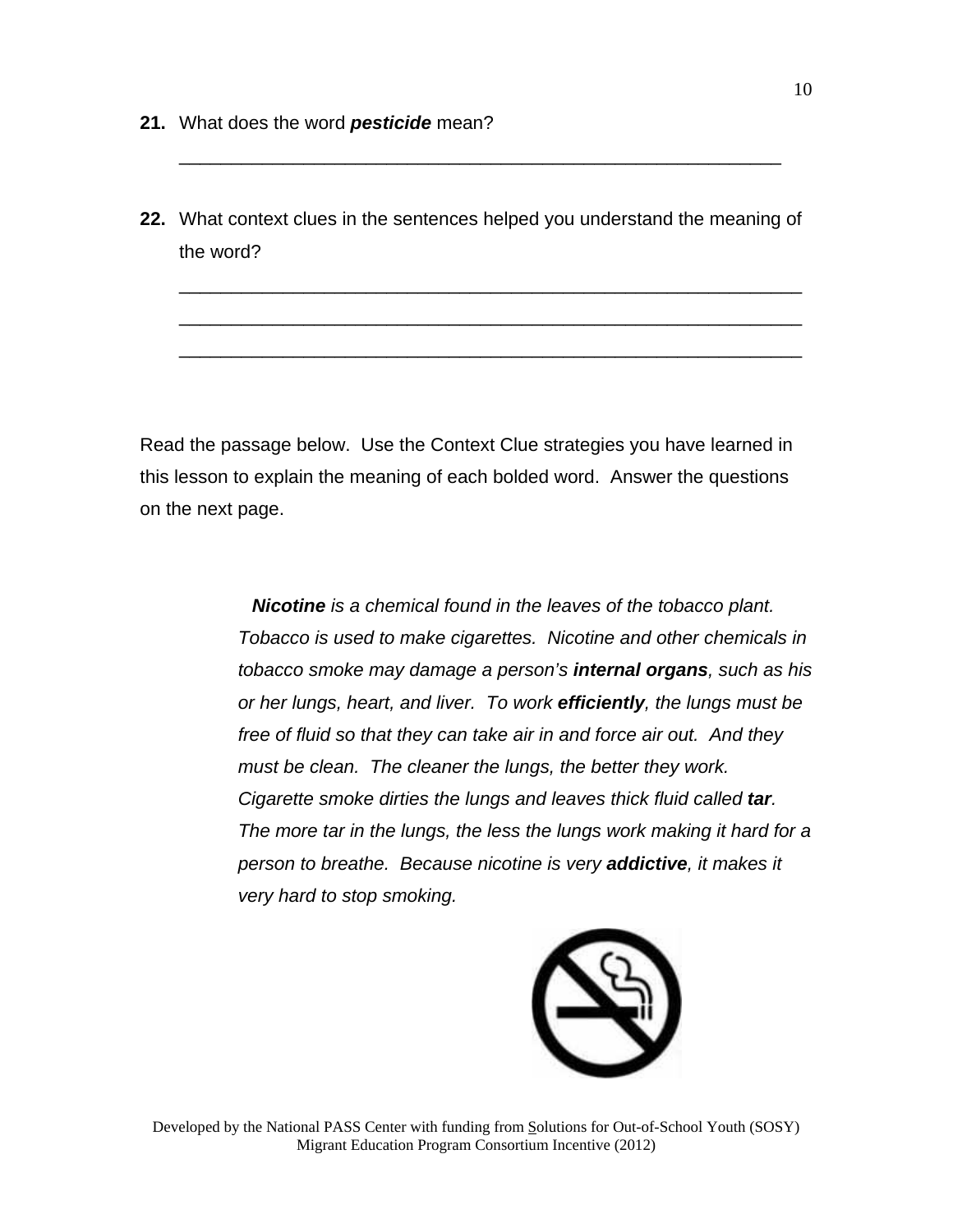| 24. What clues helped you figure out the meaning of this word?            |
|---------------------------------------------------------------------------|
| 25. What are some examples of <i>internal organs</i> ?                    |
| 26. What clues helped you figure out the meaning of the word efficiently? |
| 27. What is <i>tar</i> ?                                                  |
| 28. Why is it so hard to stop smoking?                                    |

\_\_\_\_\_\_\_\_\_\_\_\_\_\_\_\_\_\_\_\_\_\_\_\_\_\_\_\_\_\_\_\_\_\_\_\_\_\_\_\_\_\_\_\_\_\_\_\_\_\_\_\_\_\_\_\_

\_\_\_\_\_\_\_\_\_\_\_\_\_\_\_\_\_\_\_\_\_\_\_\_\_\_\_\_\_\_\_\_\_\_\_\_\_\_\_\_\_\_\_\_\_\_\_\_\_\_\_\_\_\_\_\_\_\_\_\_

\_\_\_\_\_\_\_\_\_\_\_\_\_\_\_\_\_\_\_\_\_\_\_\_\_\_\_\_\_\_\_\_\_\_\_\_\_\_\_\_\_\_\_\_\_\_\_\_\_\_\_\_\_\_\_\_